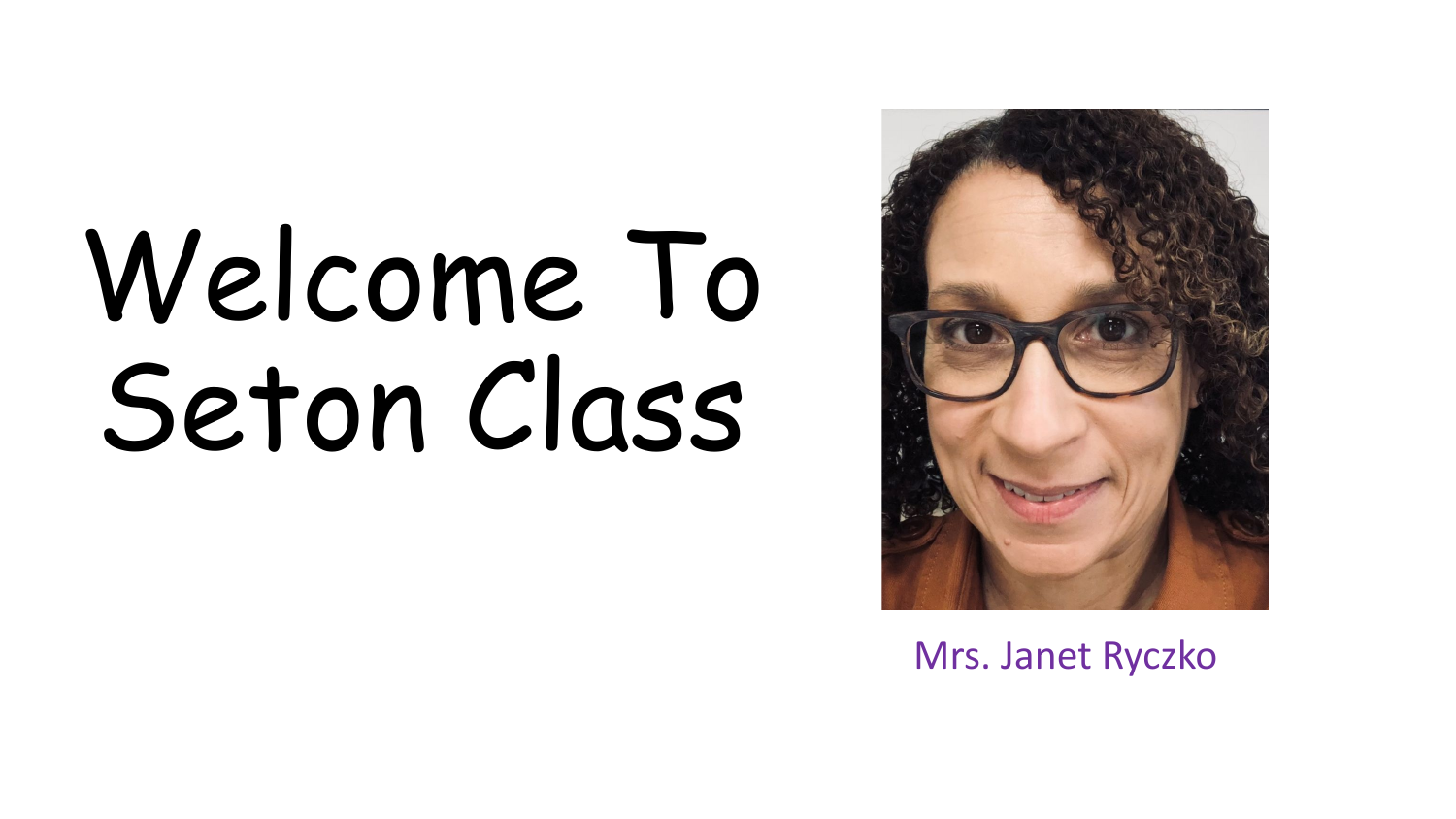## **Seton Class Focus**

- To support students with learning differences in accessing their core curriculum
- To provide instruction on improving executive function skills
- To develop or improve effective learning strategies
- To manage and self advocate for accommodations
- To provide time during the school day for work completion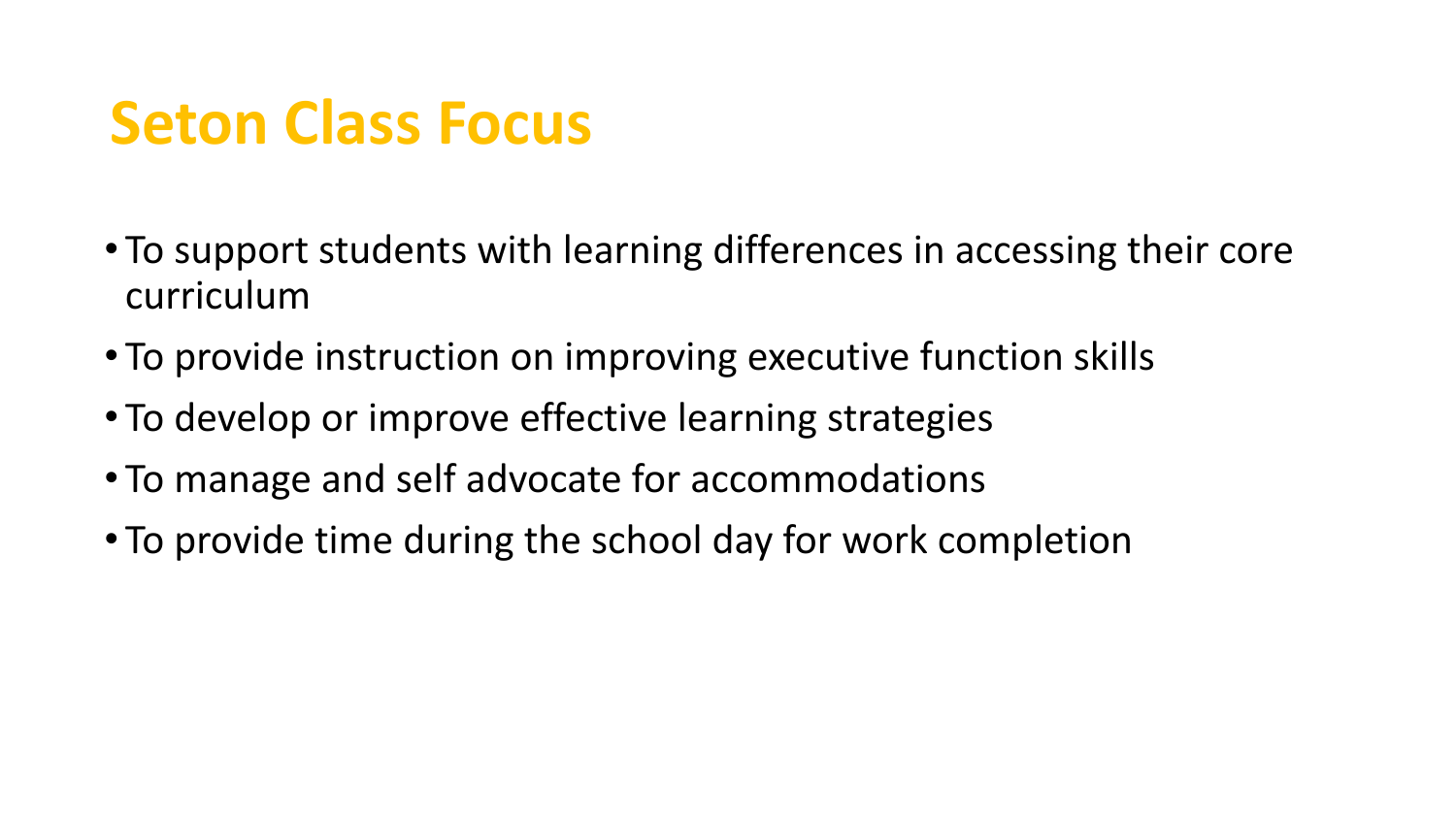## **A Typical Seton Class Includes:**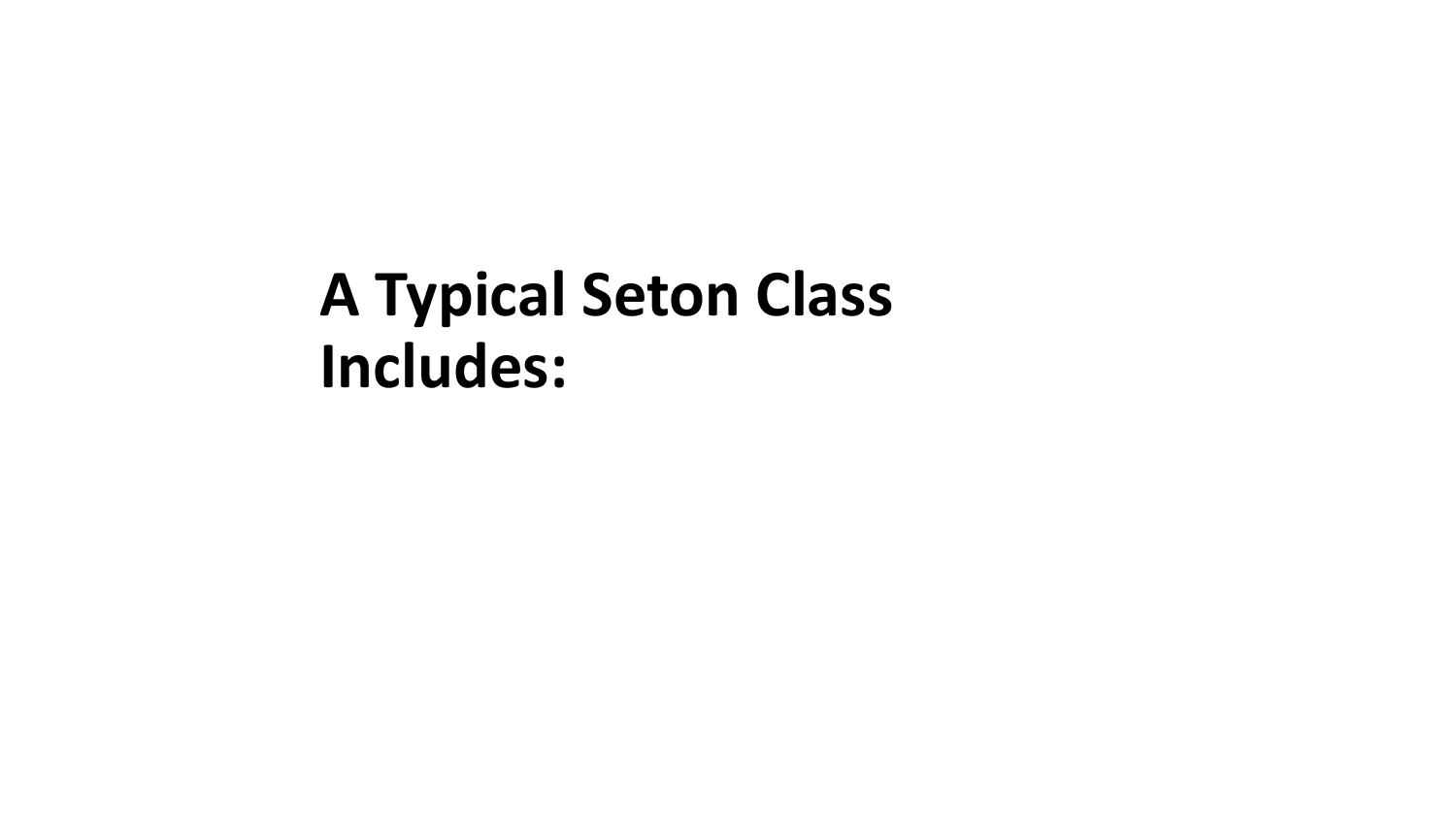## **GRADE CHECKS/TARGET CLASS:**

- Weekly, students will check their academic progress in all of their classes by logging into the grading system on Blackbaud.
- Blackbaud will be used to check grade progress and identify any missing or late work.
- Students will identify and share with me a weekly "target class", (one that might need special attention that week) so that plans can be made to address them accordingly.

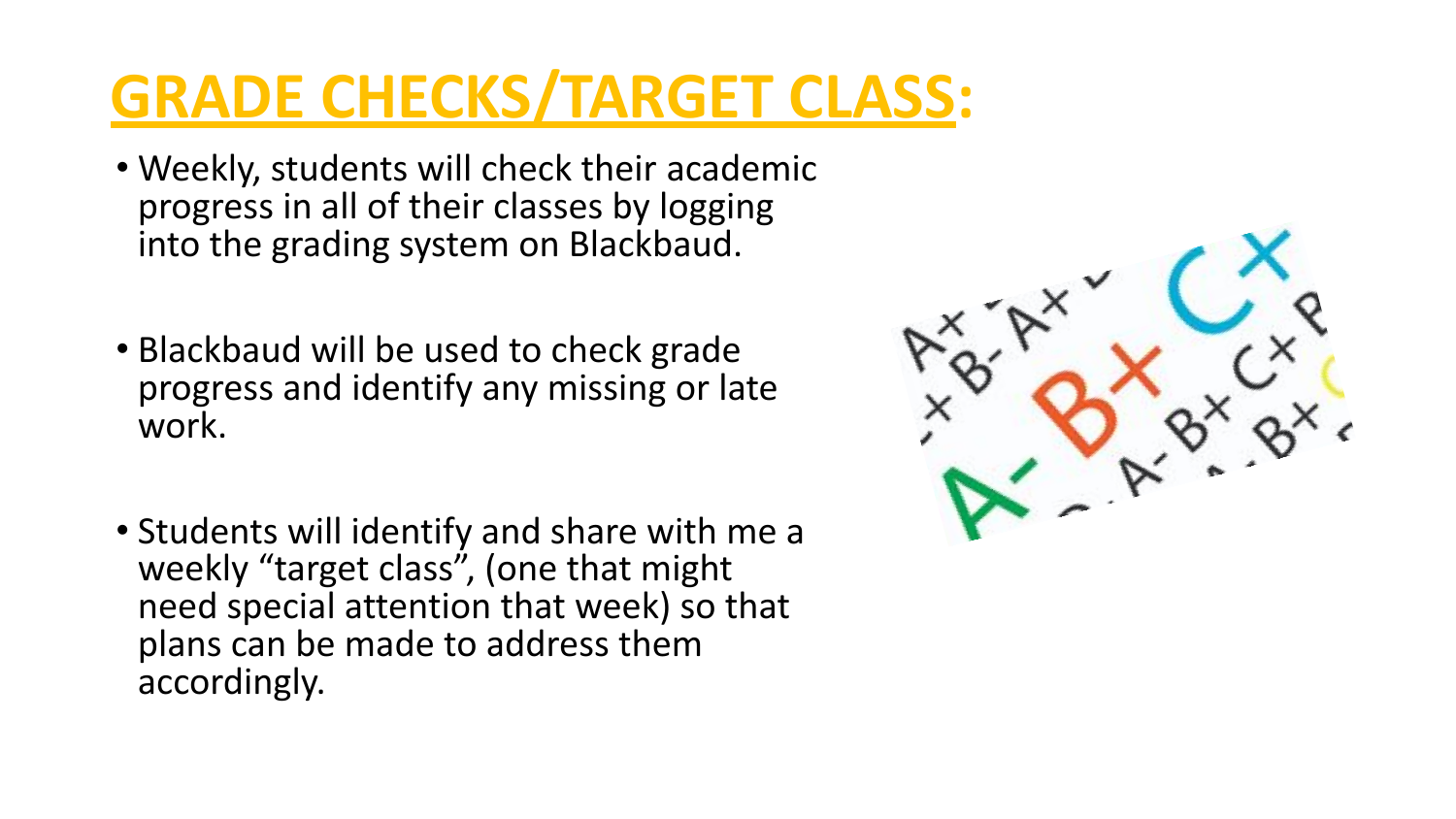## **REVIEW CLASS ASSIGNMENTS:**

- Review student's upcoming work using Google Classroom.
- •Discuss plans for assignment completion.
- Students will have time to work ahead on projects and homework with support from me as need for questions, organization, planning or review.

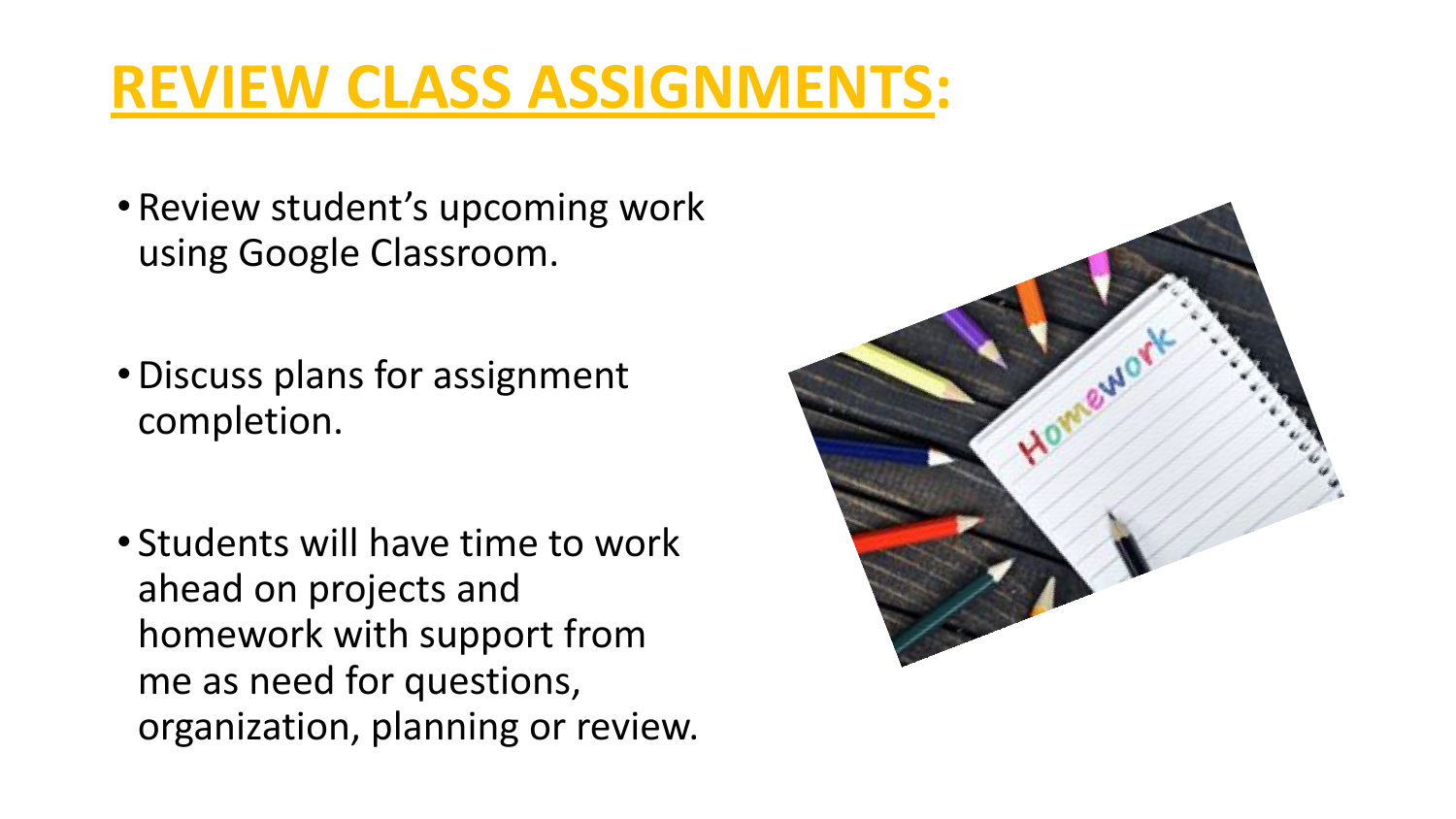### **LESSONS ON EXECUTIVE FUNCTION:**

- Students will engage in a weekly structured lesson geared toward strengthening their executive function and study skills.
- This will occur through a variety of materials including SMARTS (an executive function curriculum for secondary grades), supplemental reading materials and practice opportunities.

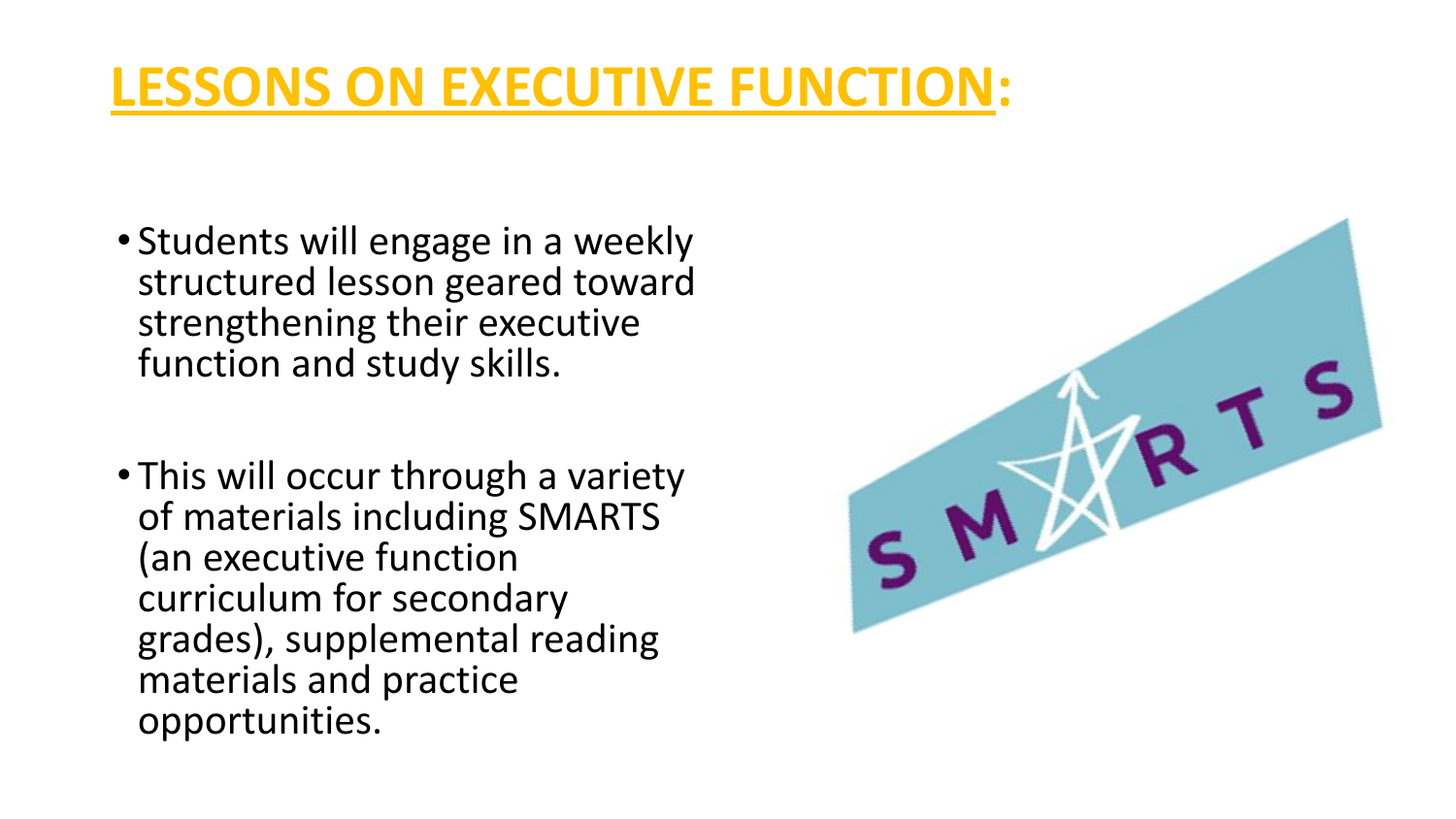#### **SUPPLEMENTAL MATERIALS:**

• Students will also have the opportunity to strengthen their language arts and math skills using IXL, an online program designed to supplement and reinforce skill acquisition in these areas.

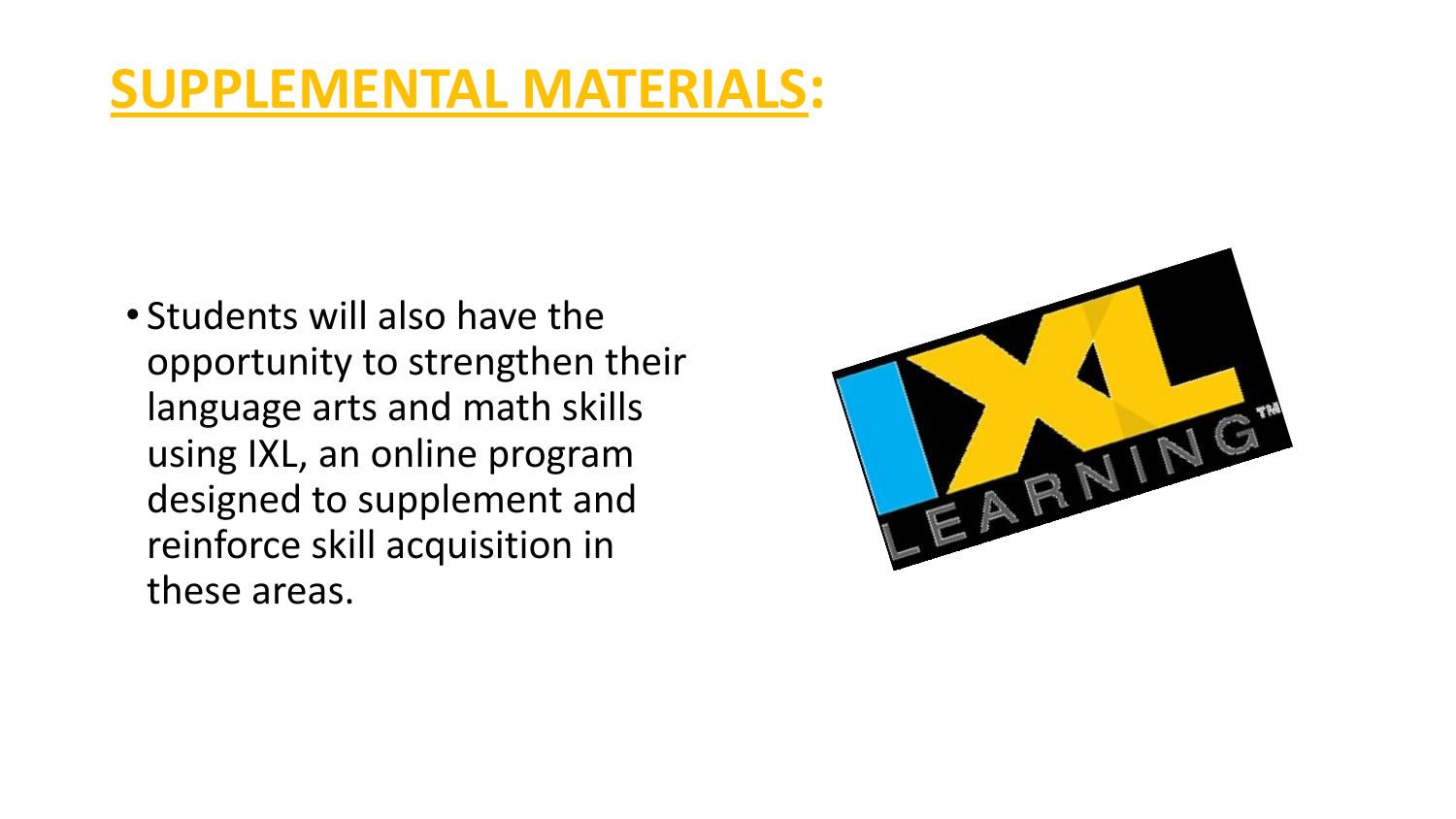#### **CRITICAL THINKING ACTIVITIES:**

• Seton students will participate in weekly reflection and mindfulness activities designed to encourage critical thinking skills, social emotional learning and developing strong self-advocacy skills needed for post high school academic settings and beyond.